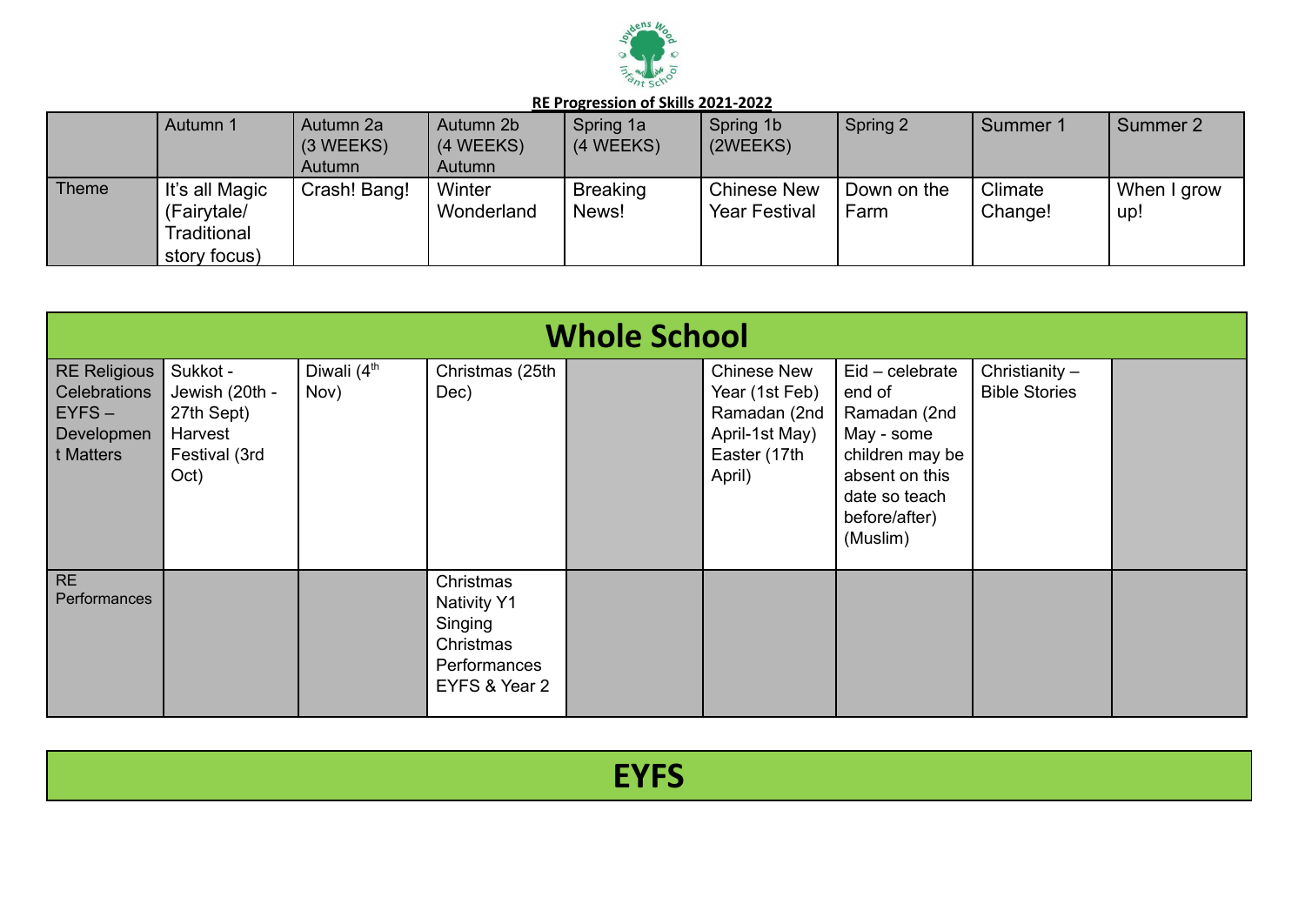

|              | Autumn 1                                                     | Autumn 2a<br>(3 WEEKS)<br>Autumn | Autumn 2b<br>(4 WEEKS)<br>Autumn | Spring 1a<br>(4 WEEKS)   | Spring 1b<br>(2WEEKS)                      | Spring 2            | Summer 1           | Summer 2           |
|--------------|--------------------------------------------------------------|----------------------------------|----------------------------------|--------------------------|--------------------------------------------|---------------------|--------------------|--------------------|
| <b>Theme</b> | It's all Magic<br>(Fairytale/<br>Traditional<br>story focus) | Crash! Bang!                     | Winter<br>Wonderland             | <b>Breaking</b><br>News! | <b>Chinese New</b><br><b>Year Festival</b> | Down on the<br>Farm | Climate<br>Change! | When I grow<br>up! |

| Understandin | Continue developing positive     | Understand that some places are        | ELG: People,       |  |
|--------------|----------------------------------|----------------------------------------|--------------------|--|
| g the World: | attitudes about the differences  | special to members of their            | <b>Culture and</b> |  |
| People and   | between people.                  | community.                             | <b>Communities</b> |  |
| Communities  |                                  |                                        | Children at the    |  |
| 3 & 4 Year   | Talk about members of their      | Recognise that people have different   | expected level     |  |
| Olds         |                                  | beliefs and celebrate special times in | of development     |  |
|              | immediate family and community.  | different ways.                        | will:              |  |
| Children in  |                                  |                                        |                    |  |
| Reception    | Name and describe people who are |                                        | Know some          |  |
|              | familiar to them.                |                                        | similarities and   |  |
|              |                                  |                                        | differences        |  |
|              |                                  |                                        | between            |  |
|              |                                  |                                        | different          |  |
|              |                                  |                                        | religious and      |  |
|              |                                  |                                        | cultural           |  |
|              |                                  |                                        | communities in     |  |
|              |                                  |                                        | this country,      |  |
|              |                                  |                                        | drawing on their   |  |
|              |                                  |                                        | experiences and    |  |
|              |                                  |                                        | what has been      |  |
|              |                                  |                                        | read in class;     |  |
|              |                                  |                                        |                    |  |
|              |                                  |                                        | Explain some       |  |
|              |                                  |                                        | similarities and   |  |
|              |                                  |                                        | differences        |  |
|              |                                  |                                        | between life in    |  |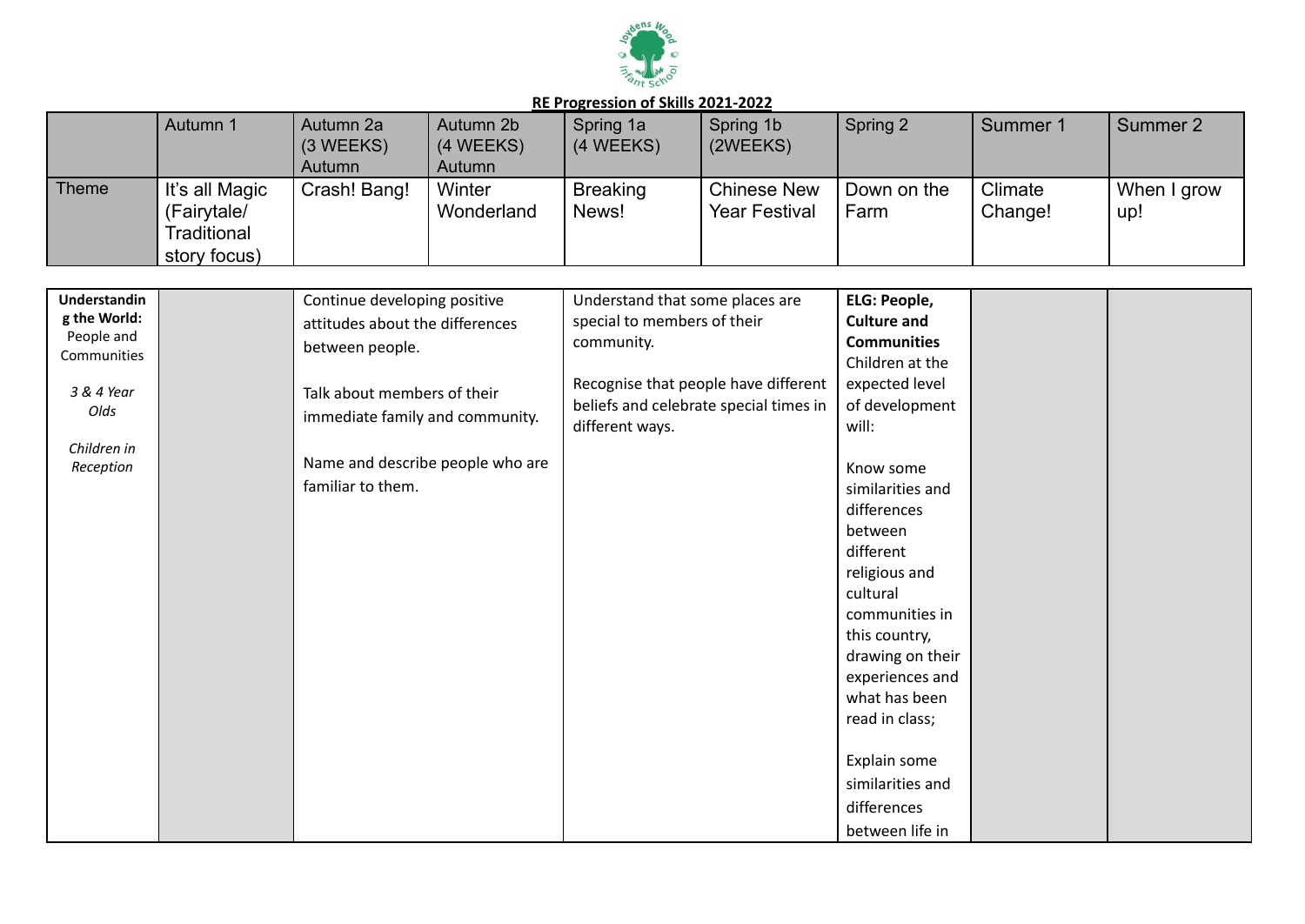

|              | Autumn 1                                                     | Autumn 2a<br>$(3 \, \text{WEEKS})$<br>Autumn | Autumn 2b<br>(4 WEEKS)<br>Autumn | Spring 1a<br>(4 WEEKS)   | Spring 1b<br>(2WEEKS)                      | Spring 2            | Summer 1           | Summer 2           |
|--------------|--------------------------------------------------------------|----------------------------------------------|----------------------------------|--------------------------|--------------------------------------------|---------------------|--------------------|--------------------|
| <b>Theme</b> | It's all Magic<br>(Fairytale/<br>Traditional<br>story focus) | Crash! Bang!                                 | Winter<br>Wonderland             | <b>Breaking</b><br>News! | <b>Chinese New</b><br><b>Year Festival</b> | Down on the<br>Farm | Climate<br>Change! | When I grow<br>up! |

|  |                                                                                                                                                    | this country and  |  |
|--|----------------------------------------------------------------------------------------------------------------------------------------------------|-------------------|--|
|  |                                                                                                                                                    | life in other     |  |
|  |                                                                                                                                                    | countries,        |  |
|  |                                                                                                                                                    | drawing on        |  |
|  |                                                                                                                                                    | knowledge from    |  |
|  |                                                                                                                                                    | stories,          |  |
|  |                                                                                                                                                    | non-fiction texts |  |
|  | <b>Key Vocabulary</b>                                                                                                                              |                   |  |
|  | Tradition, similar, difference, community, past, present, belief, celebrate, religion, culture, community, memory, world, people, belong, feelings |                   |  |
|  |                                                                                                                                                    |                   |  |
|  |                                                                                                                                                    |                   |  |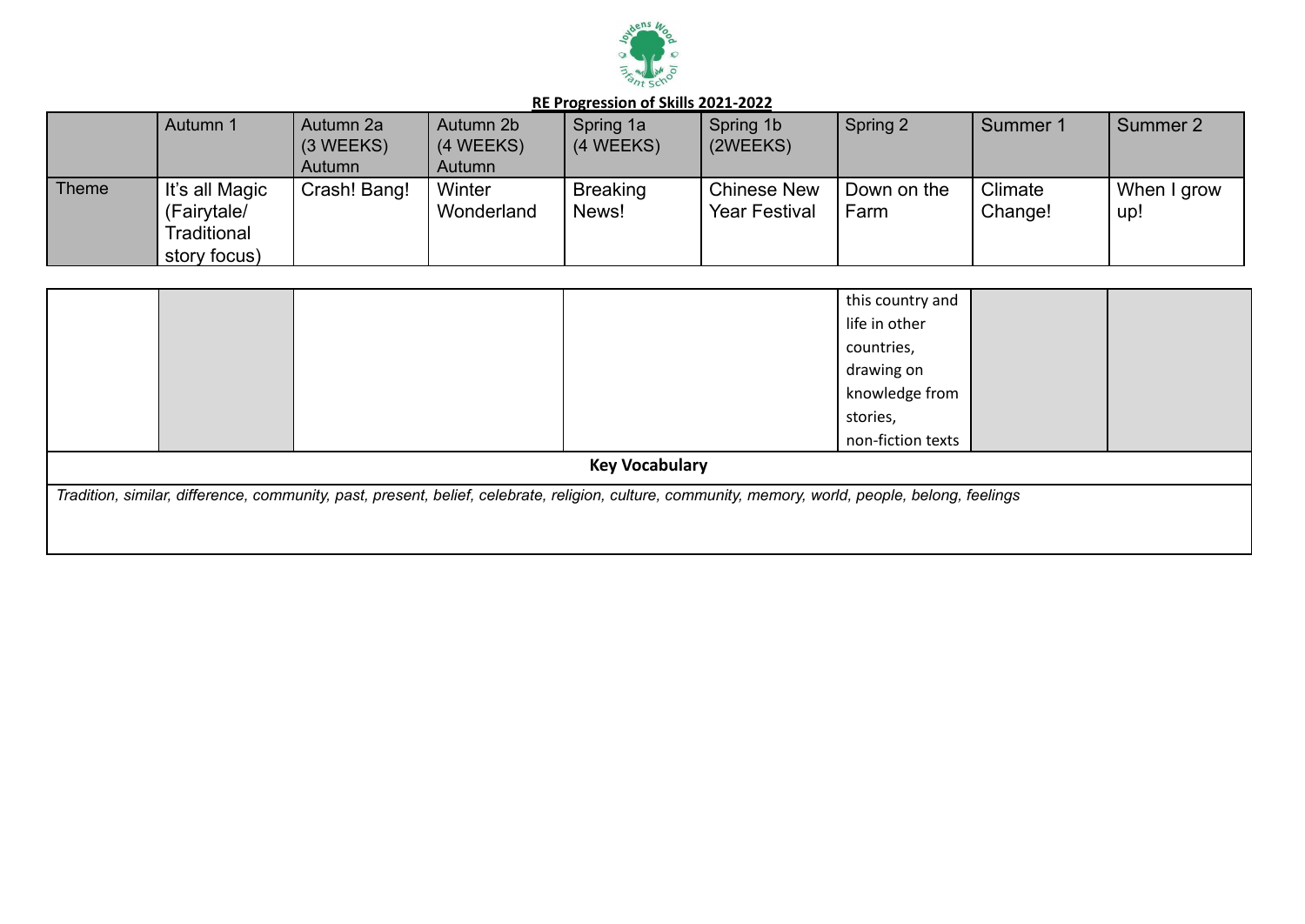

|              | Autumn 1                                                     | Autumn 2a<br>$(3 \, \text{WEEKS})$<br>Autumn | Autumn 2b<br>(4 WEEKS)<br>Autumn | Spring 1a<br>(4 WEEKS)   | Spring 1b<br>(2WEEKS)                      | Spring 2            | Summer 1           | Summer 2           |
|--------------|--------------------------------------------------------------|----------------------------------------------|----------------------------------|--------------------------|--------------------------------------------|---------------------|--------------------|--------------------|
| <b>Theme</b> | It's all Magic<br>(Fairytale/<br>Traditional<br>story focus) | Crash! Bang!                                 | Winter<br>Wonderland             | <b>Breaking</b><br>News! | <b>Chinese New</b><br><b>Year Festival</b> | Down on the<br>Farm | Climate<br>Change! | When I grow<br>up! |

|       |                   |                    |                   | Year 1 |                   |                   |                   |  |
|-------|-------------------|--------------------|-------------------|--------|-------------------|-------------------|-------------------|--|
| Skill | To retell simple  | Recognise          | Talk about the    |        | Recognise and     | Recognise         | Recognise that    |  |
|       | stories e.g.      | features of        | fact that         |        | name features     | some religious    | some people       |  |
|       | Moses in the      | religious life and | Christians        |        | of religions and  | symbols, objects  | believe God       |  |
|       | Bulrushes, David  | practice           | believe in God    |        | beliefs           | and words.        | created the       |  |
|       | and Goliath, to   |                    | and follow the    |        |                   | identify how      | world and so we   |  |
|       | have an           | Identify what      | example of        |        | Talk about        | they are used     | should look after |  |
|       | understanding of  | they find          | Jesus             |        | issues of good    | and aspects of    | it                |  |
|       | some of the       | interesting and    |                   |        | and bad, right    | own               |                   |  |
|       | Judaism           | challenging in     | To listen to      |        | and wrong         | feelings/experie  | To know some      |  |
|       | celebrations      | life               | stories that      |        | arising from the  | nces              | stories about     |  |
|       |                   |                    | Jesus told and    |        | stories           |                   | Jesus, especially |  |
|       | Talk about what   | Ask some           | be able to        |        |                   | Recount           | his childhood     |  |
|       | is special and of | questions about    | answer simple     |        | Identify aspects  | outlines of some  |                   |  |
|       | value about       | believing in God   | questions about   |        | of own            | religious stories | Talk about some   |  |
|       | belonging to a    | and offer some     | them              |        | experience and    |                   | simple ideas      |  |
|       | group that is     | ideas of their     |                   |        | feelings, in      | Talk about        | about Christian   |  |
|       | important to      | own                | To have an        |        | religious         | issues of good    | beliefs about     |  |
|       | them              |                    | understanding of  |        | material studied  | and bad, right    | God and Jesus     |  |
|       |                   | Recognise that     | special buildings |        |                   | and wrong         | Identify ways     |  |
|       | Show an           | there are special  | e.g. church and   |        | Talk about ways   | arising from the  | that some         |  |
|       | awareness that    | places where       | symbols           |        | in which stories, | stories           | people make a     |  |
|       | some people       | people go to       |                   |        | objects, symbols  |                   | response to God   |  |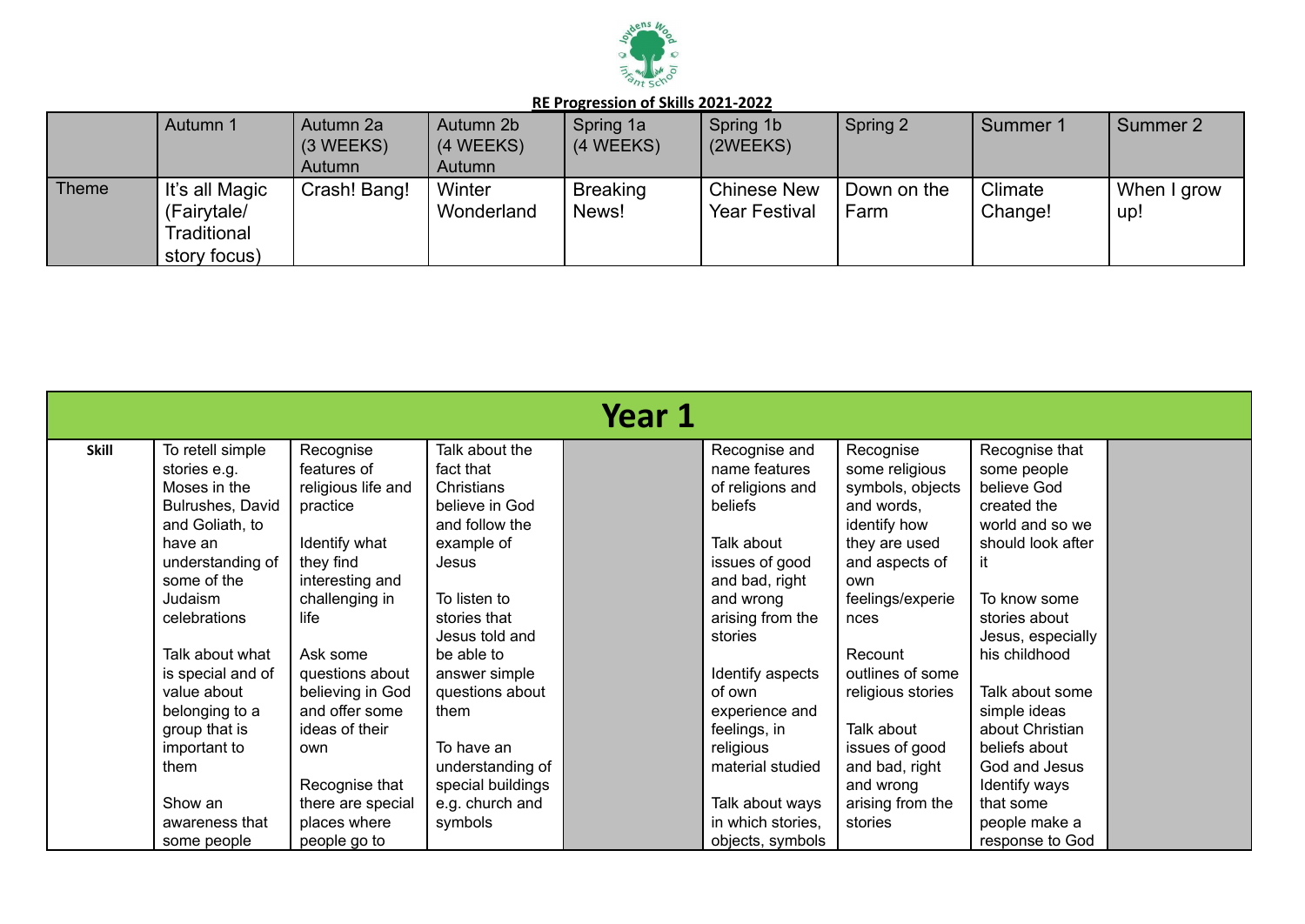

|              | Autumn 1                                                     | Autumn 2a<br>$(3 \, \text{WEEKS})$<br>Autumn | Autumn 2b<br>(4 WEEKS)<br>Autumn | Spring 1a<br>(4 WEEKS)   | Spring 1b<br>(2WEEKS)                      | Spring 2            | Summer 1           | Summer 2           |
|--------------|--------------------------------------------------------------|----------------------------------------------|----------------------------------|--------------------------|--------------------------------------------|---------------------|--------------------|--------------------|
| <b>Theme</b> | It's all Magic<br>(Fairytale/<br>Traditional<br>story focus) | Crash! Bang!                                 | Winter<br>Wonderland             | <b>Breaking</b><br>News! | <b>Chinese New</b><br><b>Year Festival</b> | Down on the<br>Farm | Climate<br>Change! | When I grow<br>up! |

| belong to                                             | worship, and talk | Re-tell a story  |                      | and actions        | Suggest           | by caring for     |  |
|-------------------------------------------------------|-------------------|------------------|----------------------|--------------------|-------------------|-------------------|--|
| different religions                                   | about what        | that shows what  |                      | used in            | meanings for      | others and the    |  |
|                                                       | people do there   | Christians might |                      | churches,          | some symbols      | world             |  |
| Respond to                                            |                   | think about God, |                      | mosques and/or     | and actions       |                   |  |
| examples of                                           |                   | in words, drama  |                      | synagogues         | used in religious | Make links        |  |
| co-operation                                          |                   | and pictures,    |                      | show what          | celebrations,     | between what      |  |
| between                                               |                   | suggesting what  |                      | people believe     | including         | Jesus taught and  |  |
| different people                                      |                   | it means         |                      |                    | Chanukah          | what Christians   |  |
|                                                       |                   |                  |                      | Identify some      | and/or            | believe and do    |  |
|                                                       |                   |                  |                      | ways Christians    | Eid-ul-Fitr       |                   |  |
|                                                       |                   |                  |                      | celebrate          |                   | Respond           |  |
|                                                       |                   |                  |                      | Christmas/Easte    |                   | thoughtfully to a |  |
|                                                       |                   |                  |                      | r and some         |                   | piece of          |  |
|                                                       |                   |                  |                      | ways a festival is |                   | Christian music   |  |
|                                                       |                   |                  |                      | celebrated in      |                   | and a Bible text  |  |
|                                                       |                   |                  |                      | another religion   |                   | that inspired it  |  |
|                                                       |                   |                  |                      |                    |                   |                   |  |
|                                                       |                   |                  |                      | Describe some      |                   |                   |  |
|                                                       |                   |                  |                      | of the ways in     |                   |                   |  |
|                                                       |                   |                  |                      | which people       |                   |                   |  |
|                                                       |                   |                  |                      | use music in       |                   |                   |  |
|                                                       |                   |                  |                      | worship, and       |                   |                   |  |
|                                                       |                   |                  |                      | talk about how     |                   |                   |  |
|                                                       |                   |                  |                      | different kinds of |                   |                   |  |
|                                                       |                   |                  |                      | music makes        |                   |                   |  |
|                                                       |                   |                  |                      | them feel          |                   |                   |  |
|                                                       |                   |                  | <b>Key Questions</b> |                    |                   |                   |  |
| Which times are special and why?                      |                   |                  |                      |                    |                   |                   |  |
| Why are festivals important to religious communities? |                   |                  |                      |                    |                   |                   |  |
| Where do we belong?                                   |                   |                  |                      |                    |                   |                   |  |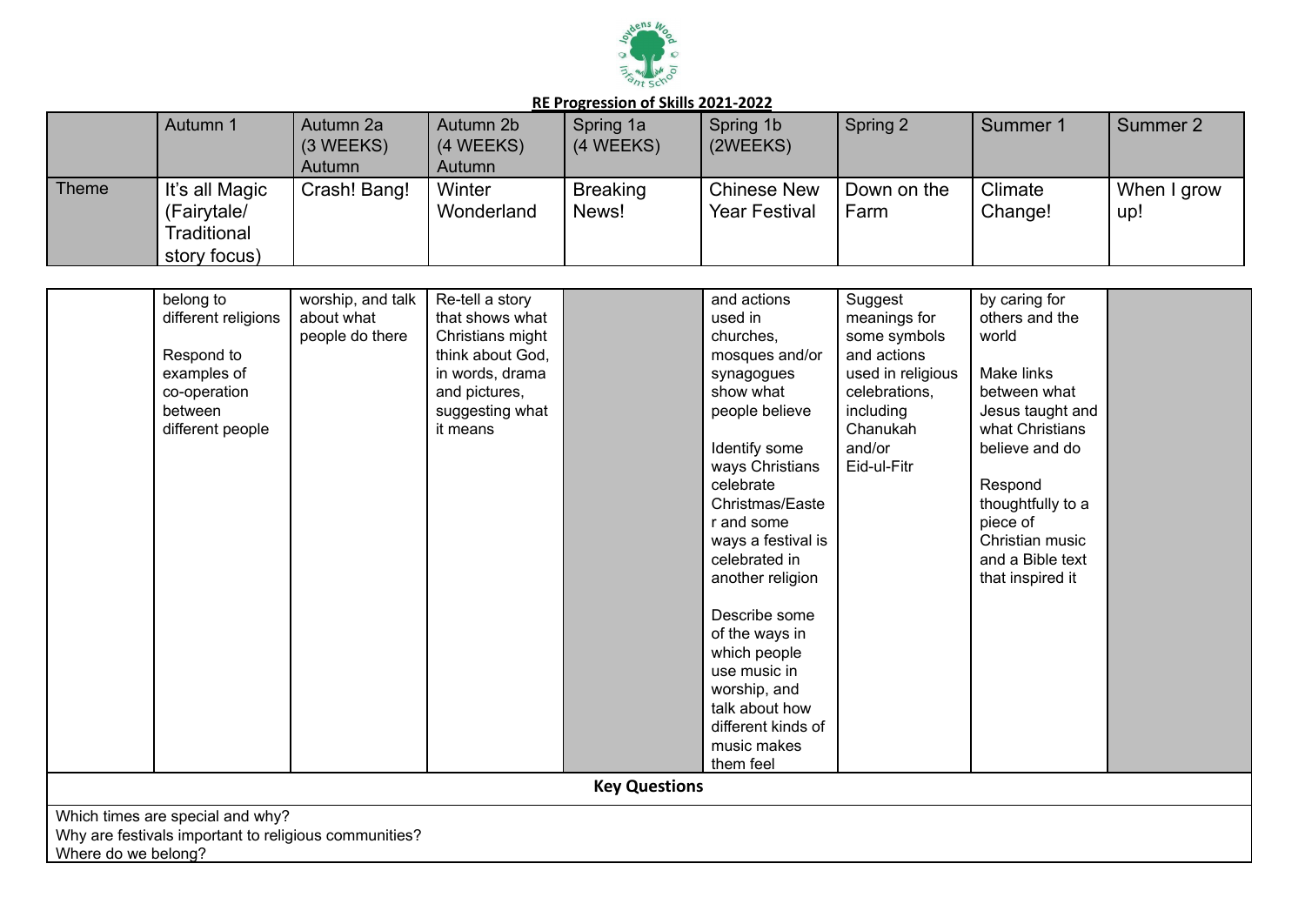

|       | Autumn 1                                                     | Autumn 2a<br>$(3 \, \text{WEEKS})$<br>Autumn | Autumn 2b<br>(4 WEEKS)<br>Autumn | Spring 1a<br>(4 WEEKS)   | Spring 1b<br>(2WEEKS)                      | Spring 2            | Summer 1           | Summer 2           |
|-------|--------------------------------------------------------------|----------------------------------------------|----------------------------------|--------------------------|--------------------------------------------|---------------------|--------------------|--------------------|
| Theme | It's all Magic<br>(Fairytale/<br>Traditional<br>story focus) | Crash! Bang!                                 | Winter<br>Wonderland             | <b>Breaking</b><br>News! | <b>Chinese New</b><br><b>Year Festival</b> | Down on the<br>Farm | Climate<br>Change! | When I grow<br>up! |

What does it mean to be a Christian/Hindu/Muslim/Jewish in Britain today?

What is special about our world?

What can we learn from religions about deciding what is right and wrong?

What difference does it make to believe in...?

Does religion help people to be good?

How can people express the spiritual through the arts?

Why do people pray?

If God is everywhere, why go to a place of worship?

## **Key Vocabulary**

Tradition, similar, difference, community, past, present, belief, celebrate, religion, culture, community, memory, world, people, belong, feelings, celebration

Jesus, Bible, Christian, miracle, Gospel, disciple, New Testament, Christ, Lord, teacher, God, Christmas, church, Faith, cross, resurrection, Good Friday, Last Supper, worship

Promise, land, beliefs, Sabbath, values, celebration, symbol, Jewish, Judaism Shabbat

Diwali, rangoli, festival, Rama, Sita, Ganesh, light, darkness, ceremony,

Islam, Muslim, Mosque, Hajj, Mecca, Qur'an, religion, religious, worship, prayer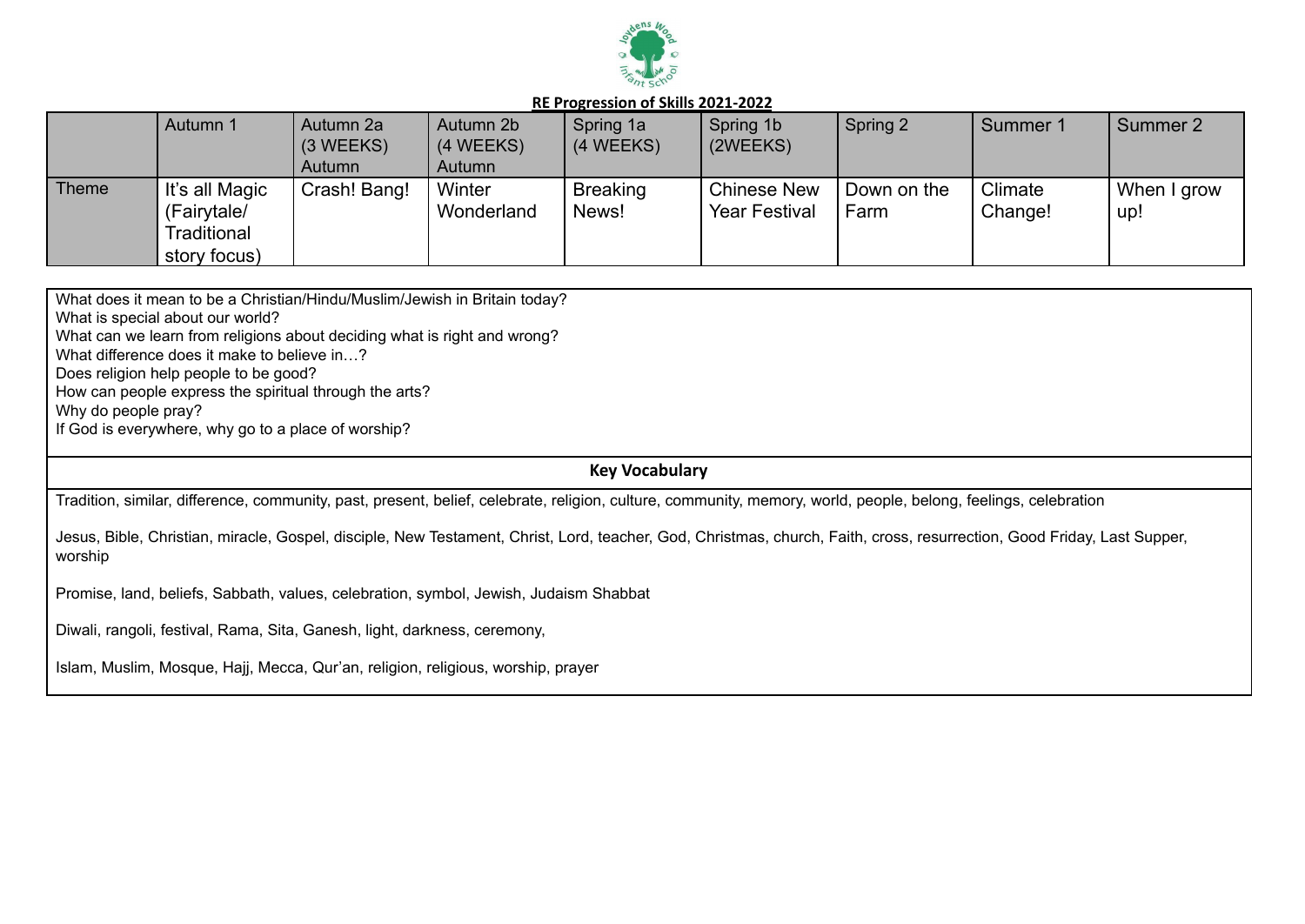

|              | Autumn 1                                                     | Autumn 2a<br>$(3 \, \text{WEEKS})$<br>Autumn | Autumn 2b<br>(4 WEEKS)<br>Autumn | Spring 1a<br>$(4 \, \text{WEEKS})$ | Spring 1b<br>(2WEEKS)                      | Spring 2            | Summer 1           | Summer 2           |
|--------------|--------------------------------------------------------------|----------------------------------------------|----------------------------------|------------------------------------|--------------------------------------------|---------------------|--------------------|--------------------|
| <b>Theme</b> | It's all Magic<br>(Fairytale/<br>Traditional<br>story focus) | Crash! Bang!                                 | Winter<br>Wonderland             | <b>Breaking</b><br>News!           | <b>Chinese New</b><br><b>Year Festival</b> | Down on the<br>Farm | Climate<br>Change! | When I grow<br>up! |

|               |                    |                 |                    | Year 2 |                   |                  |                    |  |
|---------------|--------------------|-----------------|--------------------|--------|-------------------|------------------|--------------------|--|
| <b>Skills</b> | Respond            | Identify some   | Respond            |        | To retell         | Understand that  | To know that one   |  |
|               | sensitively to the | religious       | sensitively to the |        | religious,        | some questions   | God can have       |  |
|               | experiences of     | practices,      | experiences and    |        | spiritual and     | cause people to  | different names    |  |
|               | others, including  | suggest         | feelings of        |        | moral stories     | wonder and are   | and images         |  |
|               | those with a faith | meanings in     | others, including  |        | and make links    | difficult to     |                    |  |
|               |                    | religious       | those with a faith |        | between what is   | answer           | Identify how       |  |
|               | Identify how       | symbols,        |                    |        | taught and what   |                  | religion and       |  |
|               | religion and       | language and    | To be able to talk |        | their own belief  | Identify         | belief is          |  |
|               | belief is          | stories         | about stories      |        | <b>is</b>         | similarities and | expressed in       |  |
|               | expressed in       |                 | that Jesus told    |        |                   | differences in   | different ways     |  |
|               | different ways     | Ask questions   | and the            |        | To understand     | features of      |                    |  |
|               |                    | about their own | message behind     |        | why the Bible is  | religions and    | Identify some      |  |
|               | Talk about the     | and others'     | them, asking       |        | special to        | beliefs          | religious          |  |
|               | fact that Jewish   | feelings and    | questions and      |        | Christians        |                  | practices, and     |  |
|               | people believe in  | experiences     | offering ideas of  |        |                   | Talk about the   | know that some     |  |
|               | God                |                 | their own          |        | Retell a story a  | fact that        | are characteristic |  |
|               |                    |                 |                    |        | about the life of | Muslims believe  | of more than one   |  |
|               | Talk about how     |                 | Recognise that     |        | the Prophet       | in God (Allah)   | religion           |  |
|               | the mezuzah in     |                 | sacred texts       |        | Muhammad and      | and celebrate    |                    |  |
|               | the home           |                 | contain stories    |        | talk about some   | Eid-ul-Fitr      | Ask some           |  |
|               | reminds Jewish     |                 | which are          |        | simple ideas      |                  | questions about    |  |
|               | people about       |                 | special to many    |        | about Muslim      | Recognise        | God that are       |  |
|               | God                |                 | people and         |        | beliefs about     | some objects     | hard to answer     |  |
|               |                    |                 | should be          |        | God, making       | used by          | and offer some     |  |
|               | Talk about how     |                 | treated with       |        | links with some   | Muslims and      | ideas of their     |  |
|               | Shabbat is a       |                 | respect            |        |                   | suggest why      | own                |  |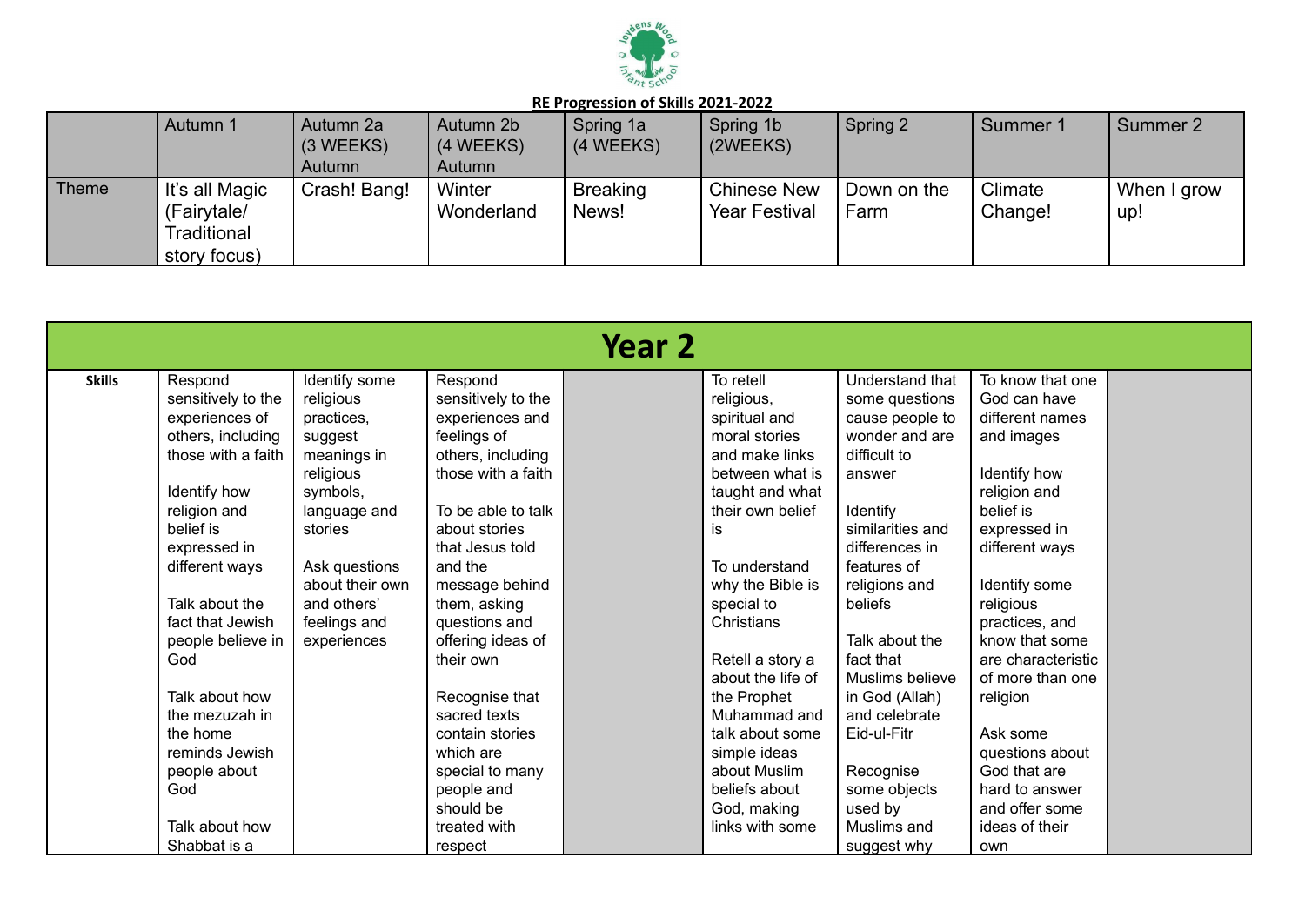

|              | Autumn 1                                                     | Autumn 2a<br>$(3 \, \text{WEEKS})$<br>Autumn | Autumn 2b<br>(4 WEEKS)<br>Autumn | Spring 1a<br>(4 WEEKS)   | Spring 1b<br>(2WEEKS)               | Spring 2            | Summer 1           | Summer 2           |
|--------------|--------------------------------------------------------------|----------------------------------------------|----------------------------------|--------------------------|-------------------------------------|---------------------|--------------------|--------------------|
| <b>Theme</b> | It's all Magic<br>(Fairytale/<br>Traditional<br>story focus) | Crash! Bang!                                 | Winter<br>Wonderland             | <b>Breaking</b><br>News! | Chinese New<br><b>Year Festival</b> | Down on the<br>Farm | Climate<br>Change! | When I grow<br>up! |

| special day of                               |                               |  | of the 99 Names   | they are         |                   |  |  |  |  |  |  |
|----------------------------------------------|-------------------------------|--|-------------------|------------------|-------------------|--|--|--|--|--|--|
| the week for                                 | Re-tell stories               |  | of Allah          | important        | Give examples     |  |  |  |  |  |  |
| Jewish people,                               | from the                      |  |                   |                  | of ways in which  |  |  |  |  |  |  |
| and give some                                | <b>Christian Bible</b>        |  | Talk about the    | Make links       | believers put     |  |  |  |  |  |  |
| examples of                                  | and stories from              |  | fact that Muslims | between the      | their beliefs     |  |  |  |  |  |  |
| what they might                              | another faith;                |  | believe in God    | messages within  | about others and  |  |  |  |  |  |  |
| do to celebrate                              | suggest the                   |  | (Allah) and       | sacred texts and | the world into    |  |  |  |  |  |  |
|                                              | meaning of                    |  | follow the        | the way people   | action, making    |  |  |  |  |  |  |
| Re-tell a story                              | these stories                 |  | example of the    | live             | links with        |  |  |  |  |  |  |
| that shows what                              |                               |  | Prophet           |                  | religious stories |  |  |  |  |  |  |
| Jewish people at                             | Ask and                       |  | Muhammad          |                  |                   |  |  |  |  |  |  |
| the festivals of                             | suggest answers               |  | identify some     |                  |                   |  |  |  |  |  |  |
| Sukkot                                       | to questions                  |  | ways Muslims      |                  |                   |  |  |  |  |  |  |
| suggesting what                              | arising from                  |  | mark Ramadan      |                  |                   |  |  |  |  |  |  |
| it means                                     | stories Jesus                 |  | and celebrate     |                  |                   |  |  |  |  |  |  |
|                                              | told and from                 |  | Eid-ul-Fitr       |                  |                   |  |  |  |  |  |  |
|                                              | another religion              |  |                   |                  |                   |  |  |  |  |  |  |
|                                              |                               |  |                   |                  |                   |  |  |  |  |  |  |
|                                              | Talk about                    |  |                   |                  |                   |  |  |  |  |  |  |
|                                              | issues of good                |  |                   |                  |                   |  |  |  |  |  |  |
|                                              | and bad, right                |  |                   |                  |                   |  |  |  |  |  |  |
|                                              | and wrong<br>arising from the |  |                   |                  |                   |  |  |  |  |  |  |
|                                              | stories                       |  |                   |                  |                   |  |  |  |  |  |  |
|                                              |                               |  |                   |                  |                   |  |  |  |  |  |  |
| <b>Key Questions</b>                         |                               |  |                   |                  |                   |  |  |  |  |  |  |
| Who is a Christian and what do they believe? |                               |  |                   |                  |                   |  |  |  |  |  |  |
| Who is Jewish and what do they believe?      |                               |  |                   |                  |                   |  |  |  |  |  |  |
| What do different people believe about God?  |                               |  |                   |                  |                   |  |  |  |  |  |  |
| Why do some people believe God exists?       |                               |  |                   |                  |                   |  |  |  |  |  |  |
| Do we need to prove God's existence?         |                               |  |                   |                  |                   |  |  |  |  |  |  |